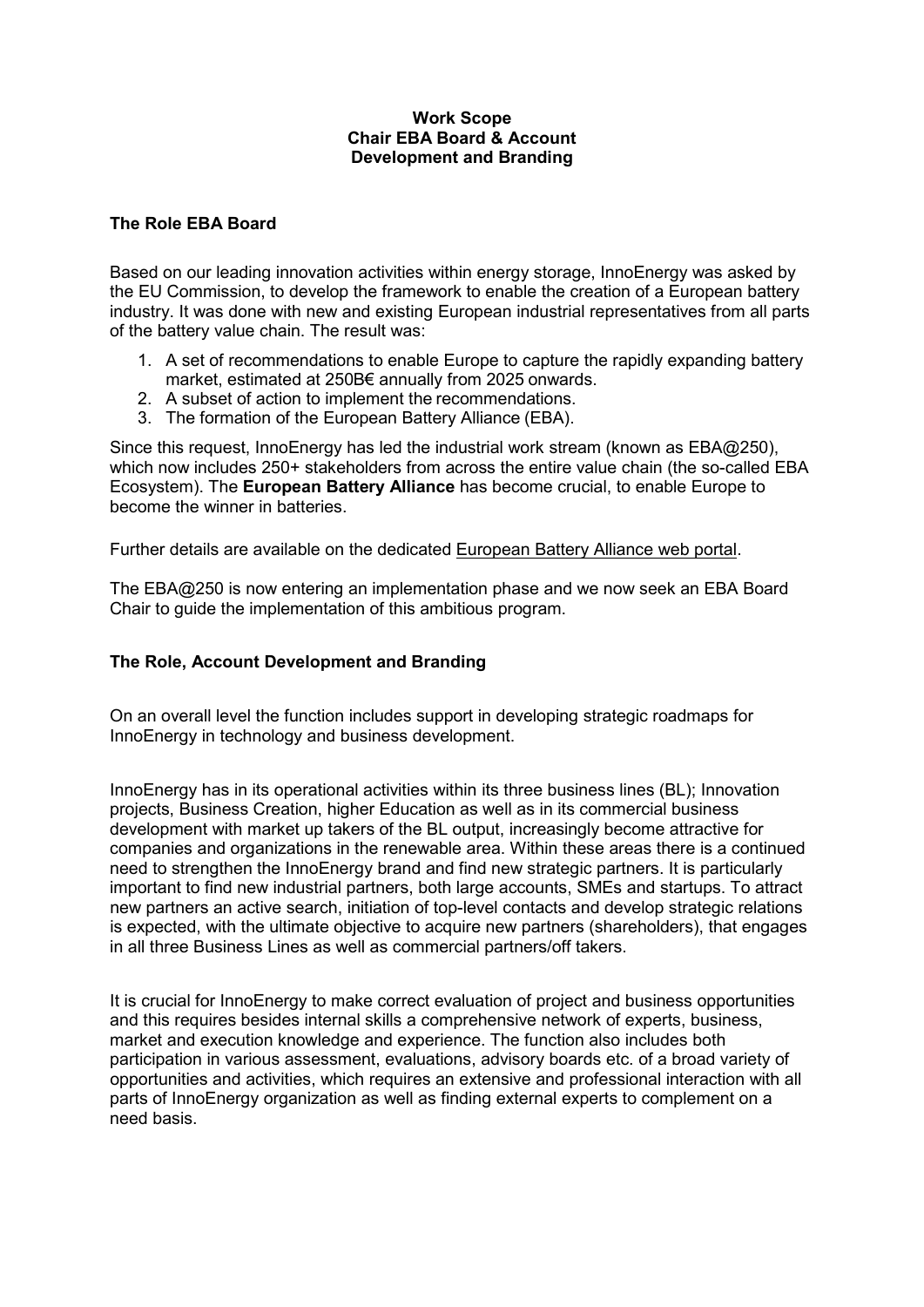The strategic branding of InnoEnergy is central in attracting new partners and the external image of InnoEnergy is increasingly important to make this happen. There is an increasing need to position InnoEnergy in Governmental circles, on EU level and in media. For branding the task is to be a spokesperson in various context and make InnoEnergy more visible in media, Government entities and in the EU community. This includes writing articles and selectively participating in conferences, keynote speeches, high level representation, etc. where the connection and development thereof is key.

## **Responsibilities**

- Guide the European Battery Alliance (EBA) activities through the EBA Board
- You report to the InnoEnergy CC Scandinavia Manager and should support the CC Manager in strategic questions.
- Give key input to the development of the strategic direction of the InnoEnergy activities, to all CC Managers as well as on corporate and board level.
- Encourage and develop cross thematic area activities
- Find and develop new strategic partners to InnoEnergy. This includes both Industrial, Academic and Public partners.
- Follow the development of the technical and regulatory landscape in the Renewable Energy Sector, with focus on the emerging battery industry and give regular communications about likely future development
- By "Thought Leadership" make InnoEnergy an interesting discussion partner for Industry, Government and Media
- Selectively represent InnoEnergy in media.
- Actively participate in the InnoEnergy activities related to the ETIP on Batteries